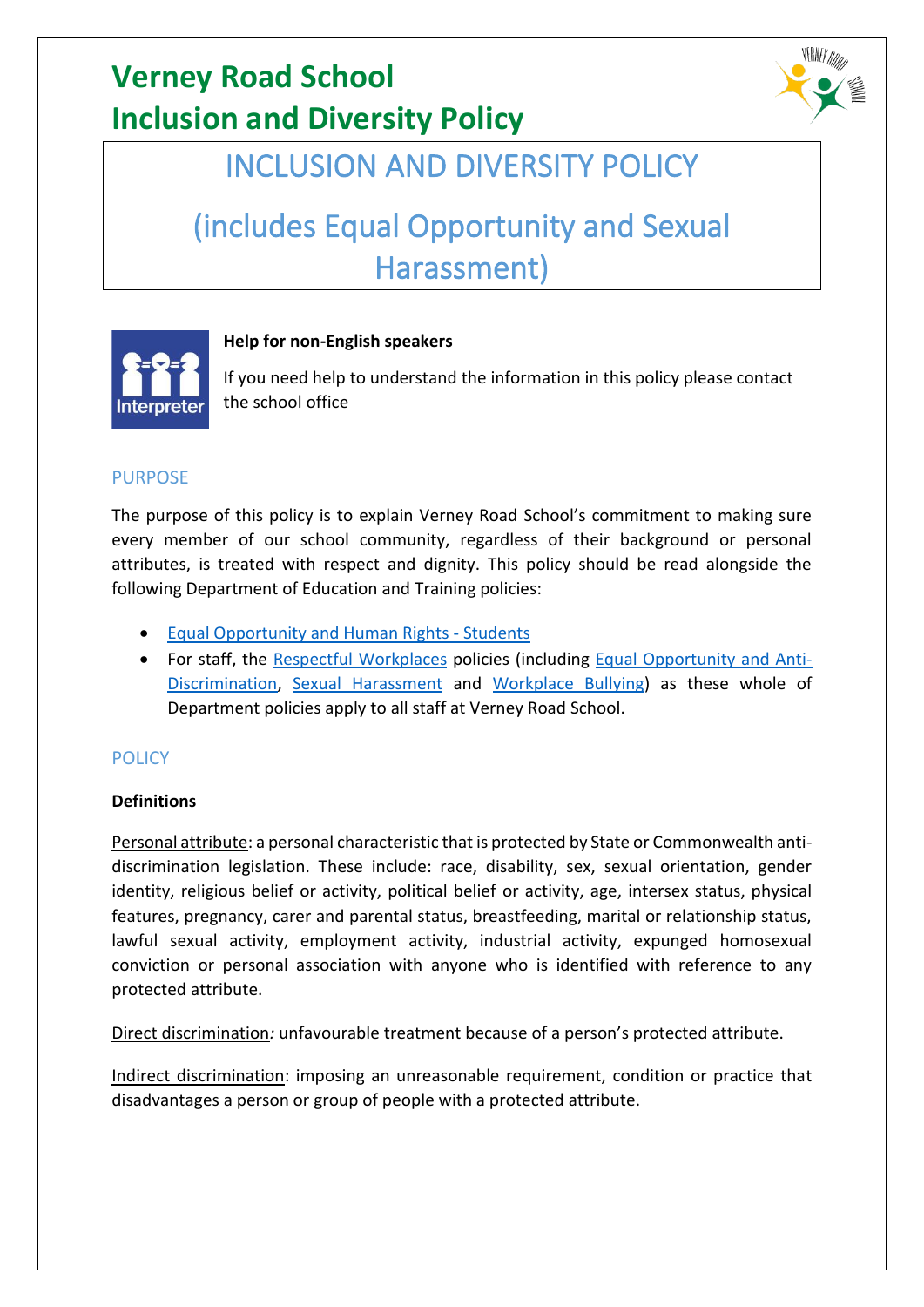

Sexual harassment*:* unwelcome conduct of a sexual nature towards another person which could reasonably be expected to make that other person feel offended, humiliated or intimidated. It may be physical, verbal, visual or written.

Disability harassment: an action taken in relation to the person's disability that is reasonably likely, in all the circumstances, to humiliate, offend, intimidate or distress the person.

Vilification: conduct that incites hatred towards or revulsion or severe ridicule of a person or group of people on the basis of their race or religion.

Victimisation: subjecting a person or threatening to subject them to detrimental treatment because they (or their associate) has made an allegation of discrimination or harassment on the basis of a protected attribute (or asserted their rights under relevant policies or law).

#### **Inclusion and diversity**

Verney Road School strives to provide a safe, inclusive and supportive school environment which values the human rights of all students and staff.

Verney Road school provides inclusive education for students with an intellectual disability. Many students have multiple diagnoses of disability. Our strong teaching and learning and wellbeing programs are inclusive of broad range of indigenous students and also students from a wide variety of cultural backgrounds including Albanian, Iraqi, Afghani, Italian, Malaysian and Indian.

Verney Road School is committed to creating a school community where all members of our school community are welcomed, accepted and treated equitably and with respect regardless of their backgrounds or personal attributes such as race, language, religious beliefs, gender identity, disability or sexual orientation so that they can participate, achieve and thrive at school.

Verney Road School acknowledges and celebrates the diversity of backgrounds and experiences in our school community and we will not tolerate behaviours, language or practices that label, stereotype or demean others. At Verney Road School we value the human rights of every student and we take our obligations under anti-discrimination laws and the Charter of Human Rights and Responsibilities seriously.

Verney Road School will:

- Actively nurture and promote a culture where everyone is treated with respect and dignity
- ensure that students are not discriminated against (directly or indirectly) and where necessary, are reasonably accommodated to participate in their education and school activities (eg schools sports and other special events on the same basis as their peers
- acknowledge and respond to the diverse needs, identities and strengths of all students
- encourage empathy and fairness towards others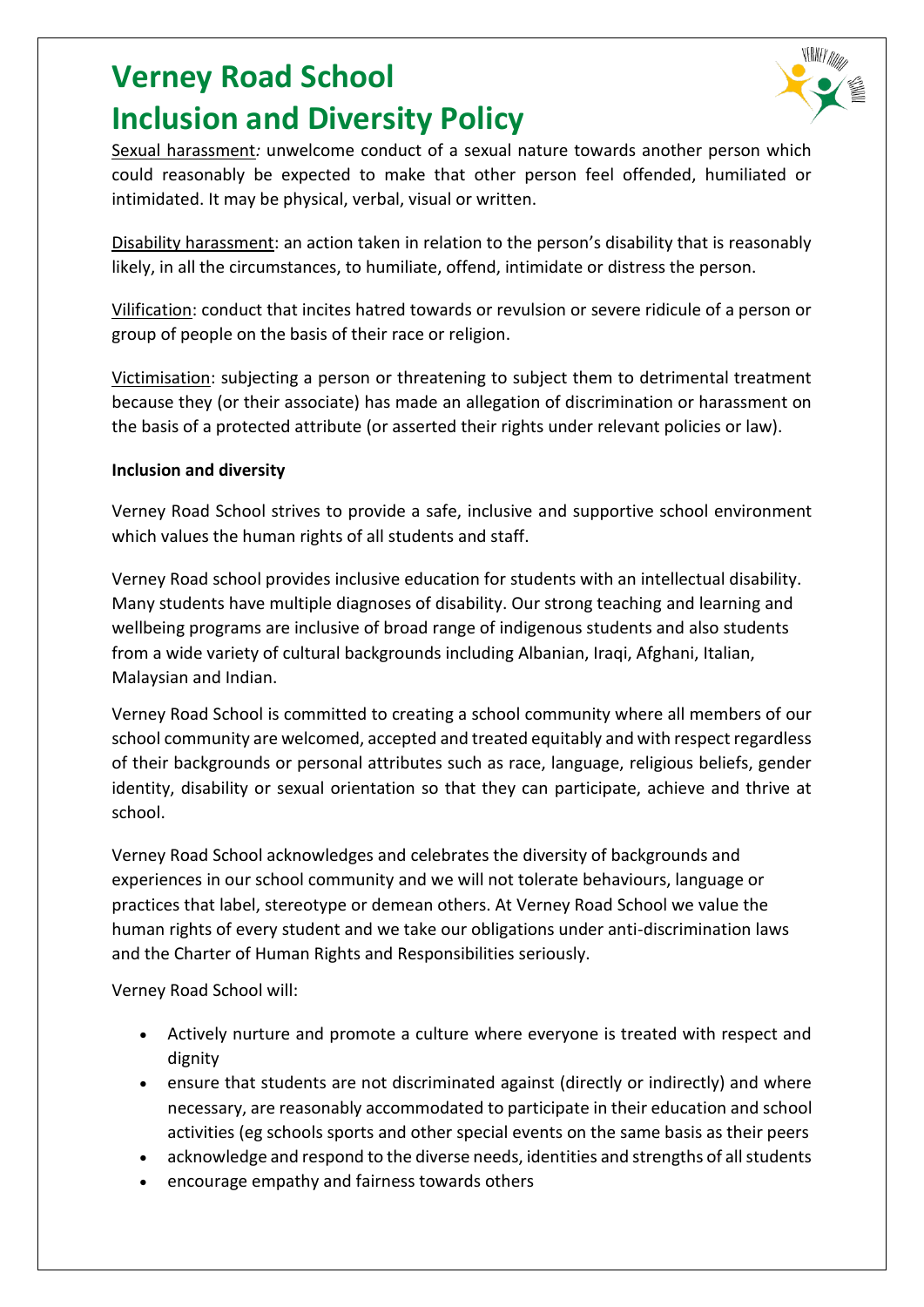

- challenge stereotypes that promote prejudicial and biased behaviours and practices
- contribute to positive learning, engagement and wellbeing outcomes for students
- respond to complaints and allegations appropriately and ensure that students are not victimised.

At Verney Road School we embed these beliefs through our Respectful Relationship program.

Bullying, unlawful discrimination, harassment, vilification and other forms of inappropriate behaviour targeting individuals or groups because of their personal attributes will not be tolerated Verney Road School. We will take appropriate measures, consistent with our *Student Wellbeing and Engagement* and *Bullying* policies to respond to students who demonstrate these behaviours at our school.

Students who may have experienced or witnessed this type of behaviour are encouraged to speak up and to let their teachers, parents or carers know about those behaviours to ensure that inappropriate behaviour can be addressed.

#### **Reasonable adjustments for students with disabilities**

Verney Road School also understands that it has a legal obligation to make reasonable adjustments to accommodate students with disabilities. A reasonable adjustment is a measure or action taken to assist students with disabilities to participate in their education on the same basis as their peers. Reasonable adjustments will be made for students with disabilities in consultation with the student, their parents or carers, their teachers and if appropriate, their treating practitioners. Our school may consult through Student Support Group processes and in other less formal ways. For more information about support available for students with disabilities, and communicating with us in relation to a student's disability, please refer to our school's *Student Wellbeing and Engagement* policy] or contact for further information.

#### **COMMUNICATION**

This policy will be communicated to our school community in the following ways:

- Available publicly on our school's website (or insert other online parent/carer/student communication method)
- Included in staff induction processes and staff training
- Included in staff handbook/manual
- Discussed at annual staff briefings/meetings
- Discussed at student forums
- Included in transition and enrolment packs
- Hard copy available from school administration upon request